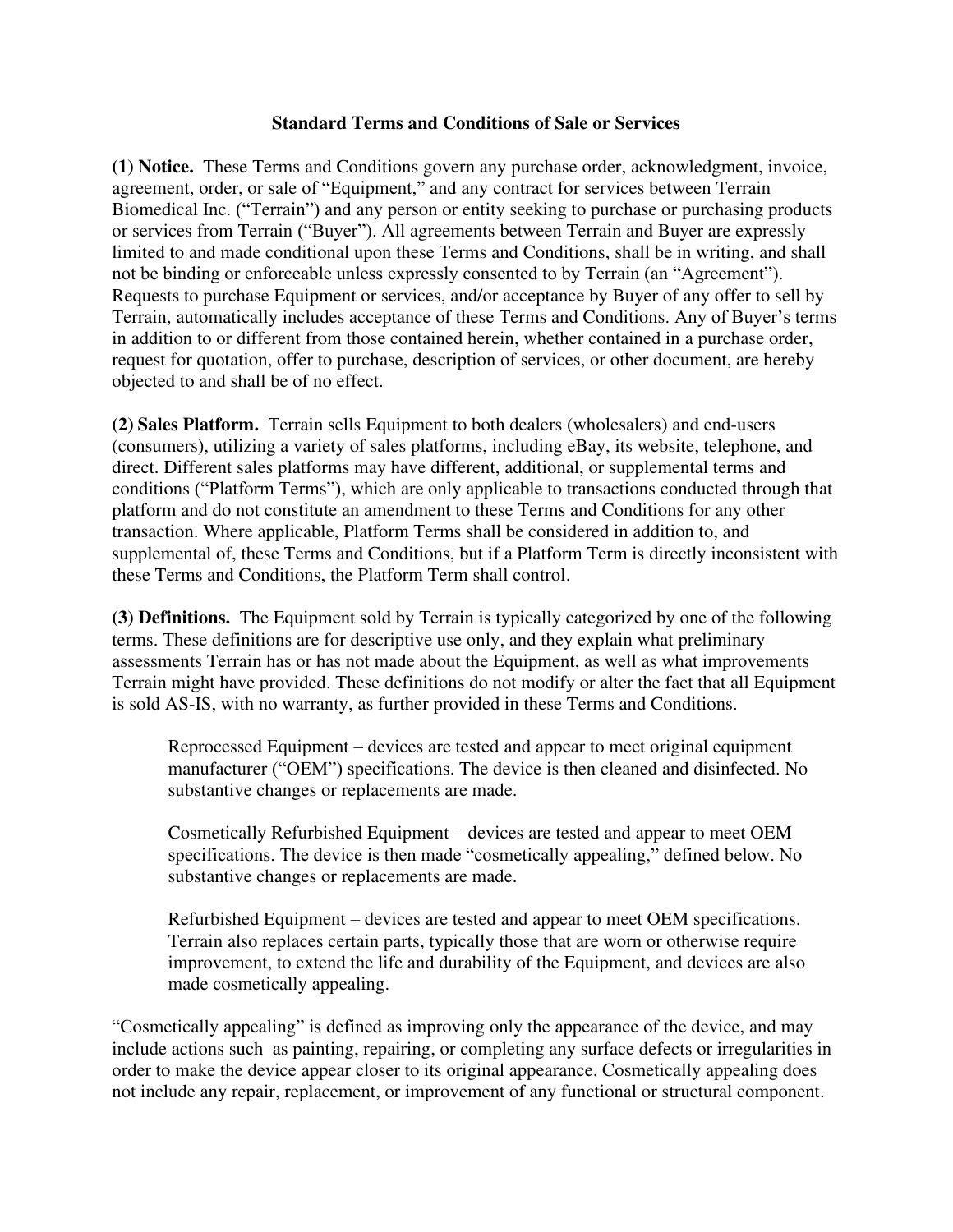In all instances where Terrain replaces any part on any piece of Equipment, Terrain has the sole right and discretion to utilize aftermarket parts. No warranty of any kind is issued that any replacement or refurbishment of any part or Equipment excludes aftermarket parts, and/or that only original or specific brand-name parts are used.

**(4) Price.** Shipments are invoiced at pricing in effect at the time of shipment. A potential Buyer may request a quote on pricing, which will remain valid for 14 days from date of quote or until the Equipment sells, whichever is sooner. Terrain issuing a quote is no guaranty that it will "hold" any Equipment or otherwise have the item for sale when a Buyer requests it. All items are sold first-come/first-serve. Quoted prices on items that have been sold or that have exceeded the 14-day quote period are no longer valid and a new quote must be obtained. All orders under \$250 are subject to a \$5 service charge. If shipments are delayed by Buyer, payment dates will nevertheless be computed from the date on which Terrain is prepared to make shipment. In the event that any item is out of stock, discontinued, or not available for delivery, Terrain's liability shall be limited to a credit or refund of any fee or charge Buyer may have paid for such item that is not deliverable.

**(5) User Manuals.** It is the obligation of the Buyer to obtain the user's manual and/or any other necessary operating documentation directly from the Equipment manufacturer. If Terrain is called upon to repair or perform maintenance on any Equipment, Terrain will follow user manual requirements, if available. If no user's manual or OEM-based tech support are readily available to Terrain, Terrain will utilize its experience and know-how to determine and apply appropriate preventative maintenance and/or repairs. However, Terrain offers no warranty or representation that such actions will completely conform to any OEM user manual or standards.

**(6) Relabeling.** Terrain expressly disclaims any liability whatsoever for any Equipment sold that the Buyer unpackages, relabels, or alters in any fashion. If Terrain extends any warranty on the Equipment, all such warranties shall be immediately voided and of no further force or effect if the Equipment is relabeled or altered by the Buyer in any fashion. Buyers are expressly prohibited from removing Terrain's labels, or modifying or falsifying any documentation provided by Terrain. Terrain will not accept any returns, issue any refunds, provide any repair or replacement, or otherwise accept any responsibility whatsoever for any Equipment that appears, in Terrain's reasonable judgment, to have been relabeled, re-sold, modified, or amended, or where the documentation provided by Terrain for the Equipment has been revised. In addition, all test reports issued by Terrain must remain un-altered and Terrain's name and labelling must remain on such test reports at all times. This provision is subject to limited exceptions for "Reselling" and "Blind Shipping" detailed herein.

**(7) Reselling.** In certain circumstances, Terrain may permit a Buyer to re-sell Equipment purchased from Terrain. To be approved, Buyer must disclose to Terrain prior to purchase its intent to re-sell, and must obtain written consent from Terrain. In such instances, Buyer must submit an accurate and complete Certificate of Resale (CRT-61) form to Terrain, or Terrain may, in its sole discretion, add sales tax to the purchase pursuant to these Terms. Even if a re-sale is approved, Buyer must comply with all provisions concerning the prohibition on relabeling or altering documentation contained herein; permission to re-sell Equipment is not permission to violate any of the prohibitions contained in the "Relabeling" paragraph contained herein. Any re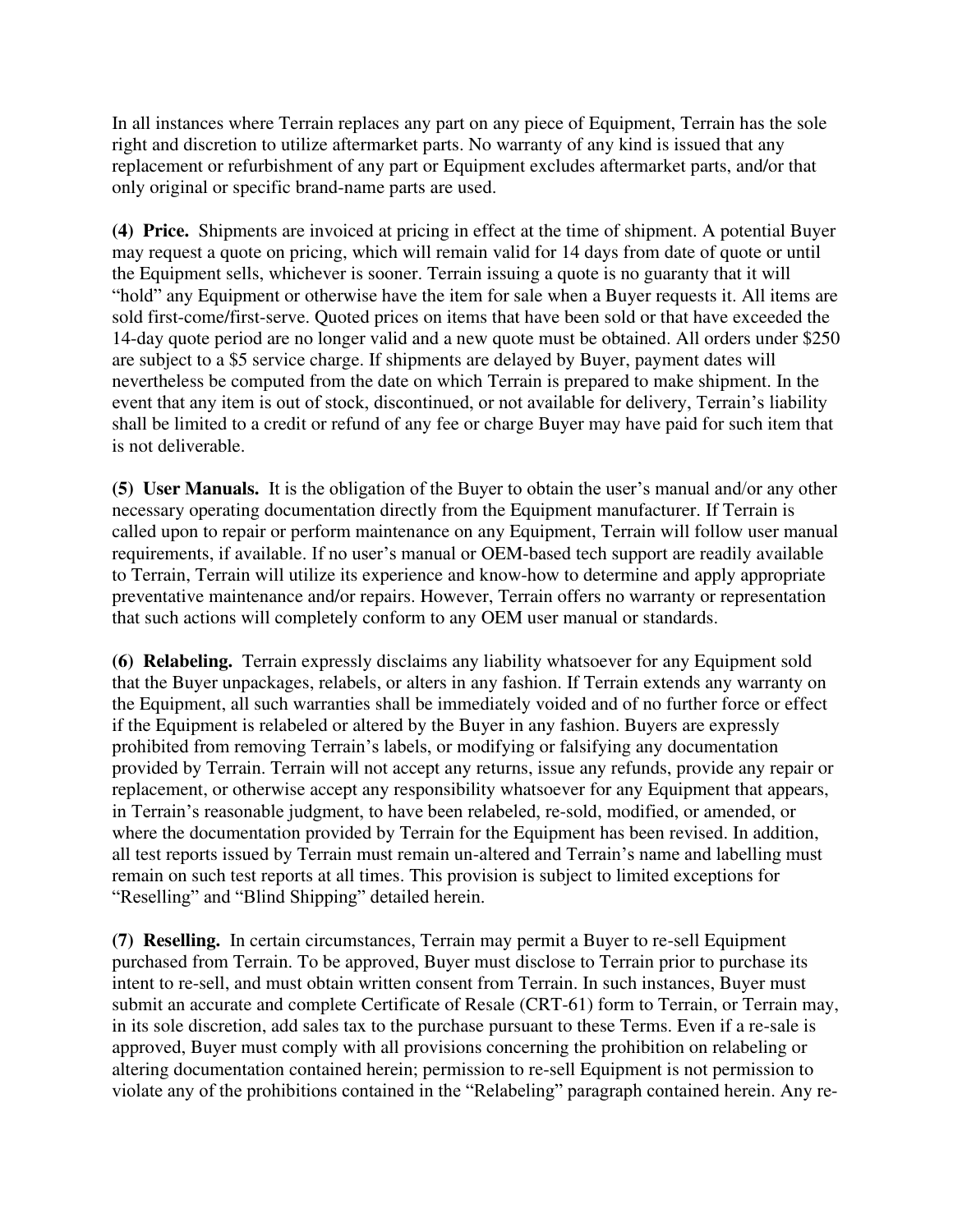sale of Terrain Equipment that is not expressly permitted by Terrain pursuant to this paragraph is solely at Buyer's own risk, and Terrain expressly disclaims any representations, warranties, or liability of any kind for any such Equipment, and will not accept any returns, issue any refunds, or provide any repair or replacement for any such re-sold Equipment.

**(8) Blind Shipping.** In certain circumstances, Terrain may permit a Buyer to purchase Equipment from Terrain which is shipped directly from Terrain to the Buyer's customer/enduser. In such instances, Terrain may, in its sole discretion, agree to label the Equipment with Buyer's labels and information, and ship such Equipment to the end user with no indication that the Equipment was originally sold by Terrain to Buyer. To be approved, Buyer must disclose to Terrain prior to purchase its intent to re-sell and blind-ship, and must obtain written consent from Terrain. In such instances, Buyer must submit an accurate and complete Certificate of Resale (CRT-61) form to Terrain, or Terrain may, in its sole discretion, add sales tax to the purchase pursuant to these Terms. Buyer further expressly waives any right of Buyer to inspect, approve, or otherwise consent to the state of the Equipment, with the understanding that blind-shipping direct to the end-user removes Buyer's opportunity to inspect. In all blind-ship instances, Buyer expressly agrees to indemnify and defend Terrain from any and all claims that arise out of or are related to the transaction, the Equipment, the labelling, or are asserted against Terrain by Buyer's end user or any other individual or entity regarding the foregoing. Terrain expressly disclaims any representations, warranties, or liability of any kind for any such Equipment, and will not accept any returns, issue any refunds, or provide any repair or replacement for any such Equipment.

**(9) Taxes and Other Charges.** All prices quoted or acknowledged are f.o.b. Terrain's place of business in Illinois or such other location as may be specified by Terrain, and do not include any present or future sales, use, excise or other taxes imposed upon the sale or any transportation or insurance charges, all of which are to be paid by Buyer in addition to the purchase price. Illinois taxes (if applicable), shipping, and insurance charges which are ascertained by Terrain will be added to the invoice as a separate charge to be paid by the Buyer. Buyer is responsible for calculating and paying the amount of any sales or use tax assessed by any state other than Illinois, and will indemnify Terrain from any action or claim against it by any taxing authority for failure to pay such tax.

**(10) Shipping.** Terrain selects the method and routing of Buyer's delivery. All back orders will be given high priority shipment status to ensure prompt delivery. If Buyer specifies a preferred carrier for shipment that differs from that provided by Terrain, arranging for shipping and paying shipping costs will be the sole responsibility of Buyer. Terrain will not drop ship any Equipment to residential addresses.

**(11) Delivery.** In the event that Buyer is unable or unwilling to take delivery of all or any part of the Equipment, Terrain shall have the option, at its sole discretion, of storing any un-delivered items with all costs, including storage, insurance, demurrage, and subsequent shipping/ transportation at Buyer's expense. Purchase of Equipment is not contingent upon a specific delivery date; if delivery is delayed or performed on a different date than expected or requested due to no fault of Terrain, Buyer is still obligated to accept and pay for the Equipment. Lead times for Equipment are variable and outside the control of Terrain, and a Buyer may not cancel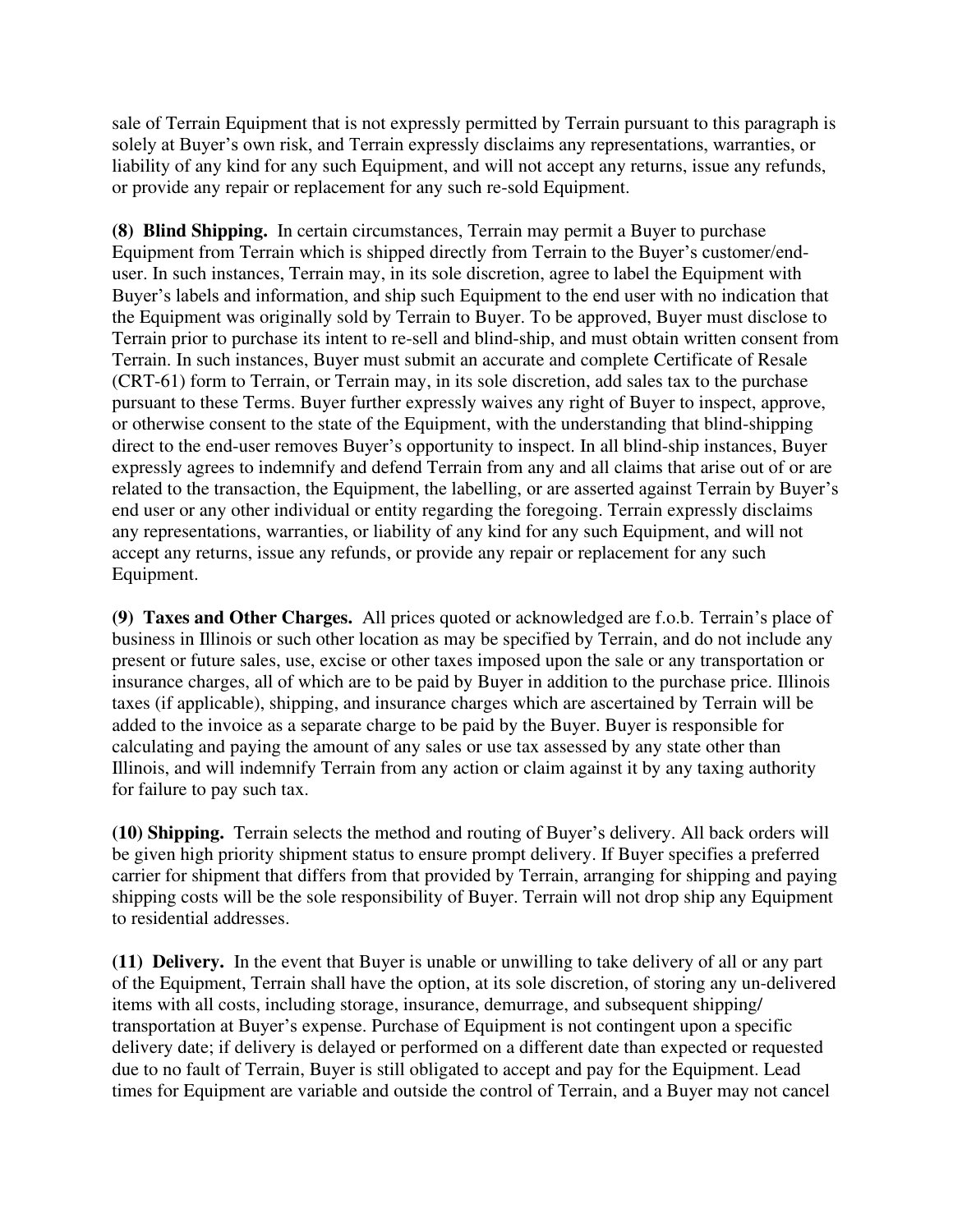an order due to extended lead time or a change in delivery date. Any warranty, if given, begins on the date that delivery could have been made to Buyer, whether Buyer accepts delivery by signature or whether Buyer refuses delivery and Terrain stores the Equipment at its discretion. If Buyer re-labels, re-sells, or blind-ships any Equipment, such action does not extend the duration or postpone the running of any warranty.

**(12) International Buyers.** International Buyers are solely responsible for all costs and expenses associated with the purchase, shipment, and delivery of any Equipment, including, without limitation, for any applicable duties, VAT, tariffs, and excise taxes, whether assessed by the country of origin or of delivery, as well as any special or incidental expenses for shipment out of the United States or into the country of delivery. International Buyers are further solely responsible for ensuring the Equipment will be accepted into their chosen country of delivery, and must complete all necessary processes and paperwork on a timely basis to accept such delivery. In the event Equipment is returned to Terrain due to any inability to property process it for shipping, export, import, or delivery, including, without limitation, rejection of the Equipment by any customs, immigration, taxation, or border authority, Terrain has no obligation whatsoever to refund any amount to the Buyer, but may, in its sole discretion and only if the Equipment is not custom and in the same condition as when it left Terrain's facility, refund up to fifty percent (50%) of the purchase price, excluding any and all costs of shipping, taxes, and other expenses.

**(13) Risk of Loss.** Risk of loss or damage to Equipment shall pass to Buyer at the time the Equipment is tendered to the common carrier, including risk associated with any Equipment subsequently returned to Terrain. All deliveries must be insured for the full value of the Equipment being shipped against all manner of loss, theft, destruction or damage, and Buyer must pay for such insurance. In the event of any loss or damage during shipment, Buyer is responsible to notify Terrain within twelve (12) hours of receipt of delivery. If Terrain arranged for shipment Terrain will tender any claim or complaint of damage or loss to the shipping provider only if Buyer timely tendered the required information for such claim to Terrain, and such submission shall constitute Terrain's sole obligation hereunder. If Buyer arranged for shipping Terrain shall have no further obligations to Buyer for any loss or damage caused by shipping. Loss or damage during shipment does not obviate Buyer's obligation to pay Terrain in full for all Equipment; Buyer's recourse in such event lies only with the common carrier and/or insurance provider.

**(14) Terms of Payment.** Buyer is required to pay in advance of shipment or provision of any services. In certain circumstances, Terrain may approve a Buyer for a credit account, in which case Buyer shall pay all invoices within the terms established by Terrain after delivery of the Equipment or services. Should the Buyer's financial responsibility become unsatisfactory to Terrain, cash payment or security satisfactory to Terrain may be required by Terrain for future deliveries and for the Equipment theretofore delivered. Even if credit terms are given, Terrain may require an initial deposit from a Buyer, particularly for customer orders. In addition, all special or standing orders (orders that require Terrain to obtain certain specific Equipment, or Equipment that Terrain does not generally keep in stock) require a deposit, and cannot be cancelled once placed. **All deposits are non-refundable unless Terrain is unable to provide the Equipment ordered**.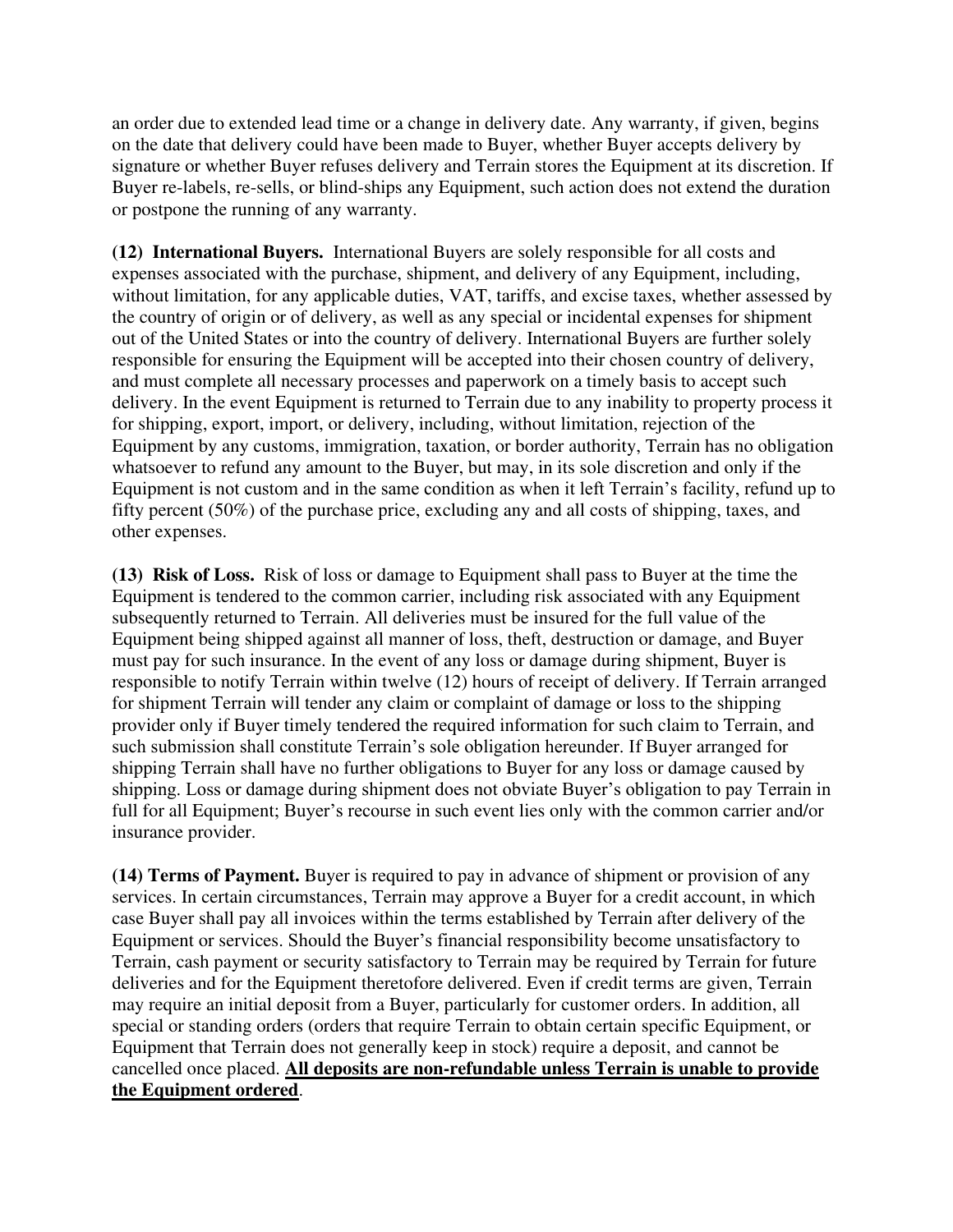**(16) Late Payments.** In the event the Buyer does not pay for any shipment when the same becomes due, then the past due amounts are subject to service charges of one-point-five percent (1.5%) per month or, if lower, the maximum permitted by law, and Terrain may at any time thereafter suspend shipments, demand cash payments in advance, or terminate any contract in total. Buyers with a past due balance are not permitted to place any additional orders until bringing their account current. Buyer shall be liable for all costs incurred by Terrain for nonpayment, including, but not limited to, attorneys' fees and collection agency fees.

**(17) Invoice Disputes.** All disputes as to the amount(s) invoiced hereunder shall be made, in writing, to Terrain. Buyer shall pay to Terrain, at Terrain's billing address, all amounts that it does not dispute and nothing herein shall be construed to relieve Buyer from paying to Terrain any such amounts which it does not dispute. Acceptance of any payment will not act as a discharge of the remaining disputed balance.

**(18) Cancellations/Returns.** Equipment may only be returned after first obtaining Terrain's written permission, which Terrain may grant or withhold in its sole discretion. **Special or standing orders may not be cancelled, and are generally not returnable absent a defect in the Equipment.** If Terrain authorizes the return of Equipment, it must in its original packaging or packing materials, unused by Buyer, complete, in good working order and condition, and be securely packed and shipped by Buyer in order to reach Terrain without damage, with a copy of the written return authorization received from Terrain. Terrain reserves the right to refuse credit or reduce credit for any return that is open, damaged, compromised, or otherwise not in the condition in which it was sold to Buyer. Credit for returns or cancelled orders is limited to the price paid for the product only, less a 25% restocking fee (except in the case of a defective or incorrect item); Buyer is still responsible to pay for shipping, transit, and insurance costs, including such costs to return the Equipment to Terrain. If Equipment is returned to Terrain without prior written approval, Terrain may, in its sole discretion: (i) extend credit for the returned items, minus a 25% restocking charge; or (ii) dispose of unauthorized returns with no credit to Buyer. Terrain inspects ALL returns and checks their serial numbers against the Equipment it originally sold: in the event Equipment is sent to Terrain that was not originally purchased from Terrain, Terrain reserves the right to charge Buyer a \$25.00 handling fee plus \$8.00 shipping cost in order for Buyer to retrieve the Equipment. Buyer has 14 days to pay the shipping and handling fee otherwise Terrain will dispose of the Equipment with no further recourse for Buyer. In no event will a returned item that was not sold by Terrain be eligible for any refund, credit, or other compensation.

**(19) Repair and Replacement.** Where a Buyer requests or is entitled to repair of an item (whether purchased from Terrain or not), Terrain will employ its experience and knowledge to provide such repair in accordance with industry standards for used, after-market medical equipment. Terrain makes no promise or warranty that any repair will be successful or will result in any specific period of functionality. Buyer understands and accepts the risk that repair if not guaranteed. In assessing the repair of any item, Terrain may, in its sole discretion, opt to replace an item or part if Terrain deems it necessary for functionality. Buyer accepts that Terrain's replacement is an acceptable option for any attempted repair, even if the replacement item or piece is not identical to the OEM, so long as functionality is not impacted. Buyer agrees that in any such repair, labelling on the item may differ from prior to the repair, and consents to any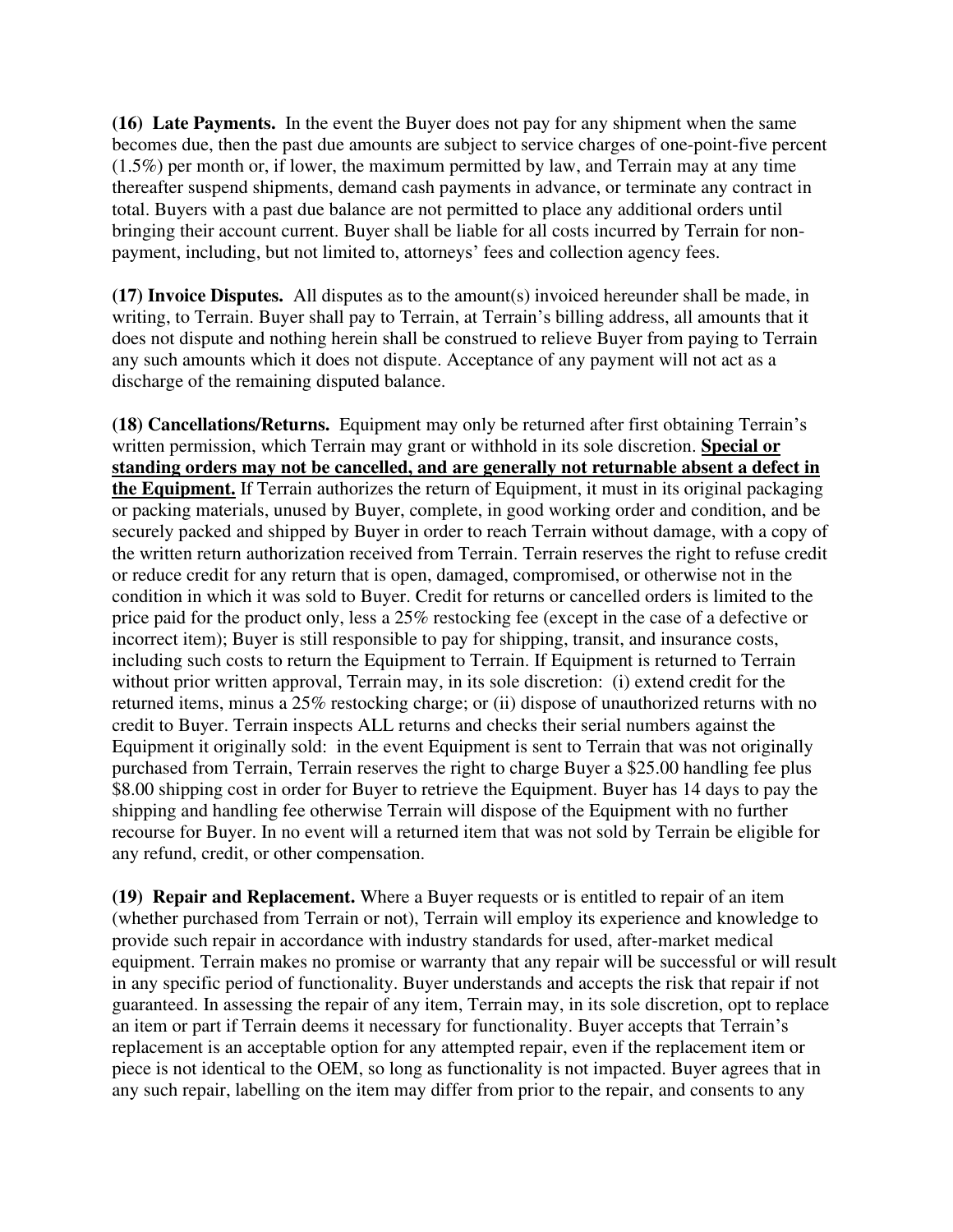such change in labelling provided there is no impact on functionality of the item. Buyer also understands that for any Equipment that testing and repair may revert the Equipment to its original factory settings, and that any customized or personalized settings are likely to be erased and not recoverable; Buyer expressly agrees that Terrain is not responsible for any erased custom settings and Buyer will need to reprogram any such settings and preferences itself. For any item provided to Terrain for inspection or repair, Buyer must retrieve the item within ninety (90) days from the date of Terrain's receipt. Any item that Buyer fails to collect after ninety (90) days will be considered abandoned by Buyer, and Terrain may, in its sole discretion, scrap, disassemble, sell, or recycle any part or all of such item.

**(20) Loaned Equipment.** Terrain may occasionally permit a Buyer to "borrow" a piece of Equipment. In such instances, Buyer must sign and agree to an Equipment Loan Agreement.

**(21) Technician Inspection / Software.** Buyer acknowledges and agrees that it is purchasing used and/or refurbished medical Equipment. Prior to utilizing any Equipment, Buyer agrees that it will, at its own cost, conduct an inspection of the Equipment by a certified and qualified technician with expertise and experience in the Equipment and the particular purpose Buyer anticipates for its use. Such technician shall certify that the Equipment is operational, complete, safe, conforms to any applicable codes and standards, and is capable of performing the tasks that Buyer intends for it. Buyer further acknowledges that it is purchasing Equipment that may contain copyright-protected and/or licensed software that is inherent or necessary to the Equipment's operation, record-keeping, or communications. Buyer understands that the software may be subject to certain restrictions on its use, and accepts sole responsibility for ascertaining and complying with the requirements for use of the software with the Equipment. Terrain expressly disclaims any obligation to ensure the licensure, permission, or compatibility of any software that may be installed on any Equipment it sells to any Buyer.

**(22) Nonconformity.** Claims for Equipment failing to conform to Terrain's description, defective goods, shortages, pricing discrepancies, or incorrect parts must be made within fourteen (14) days of delivery receipt. All Equipment and services sold by Terrain are to be inspected upon receipt and should any such items fail to meet the written specifications accepted by Terrain, Buyer shall not return the same, but shall notify Terrain. Reports of nonconformity must contain the following information: (i) purchase order number; (ii) Terrain invoice number; (iii) if requested, the written report of Technician Inspection; and (iv) any other relevant facts that may be helpful in tracing the cause of the problem. Terrain will, at its option, either repair or replace nonconforming Equipment upon their return or refund the purchase price of such Equipment. Repairs or services performed by Terrain are generally warranted for six (6) months from the date such repairs or services are performed, including only the parts and labor supplied by Terrain. In the event of nonconforming services, Terrain will, at its option, either provide conforming services at no additional charge, or refund the price of the services paid by Buyer. Unless otherwise agreed to by Terrain in writing, Equipment is sold without consideration of any specific "revision level," and no warranty or representation is made as to the specific revision level of any Equipment. Buyer may not return or seek a refund of any Equipment due to its revision level unless agreed to by Terrain in writing in advance of the sale.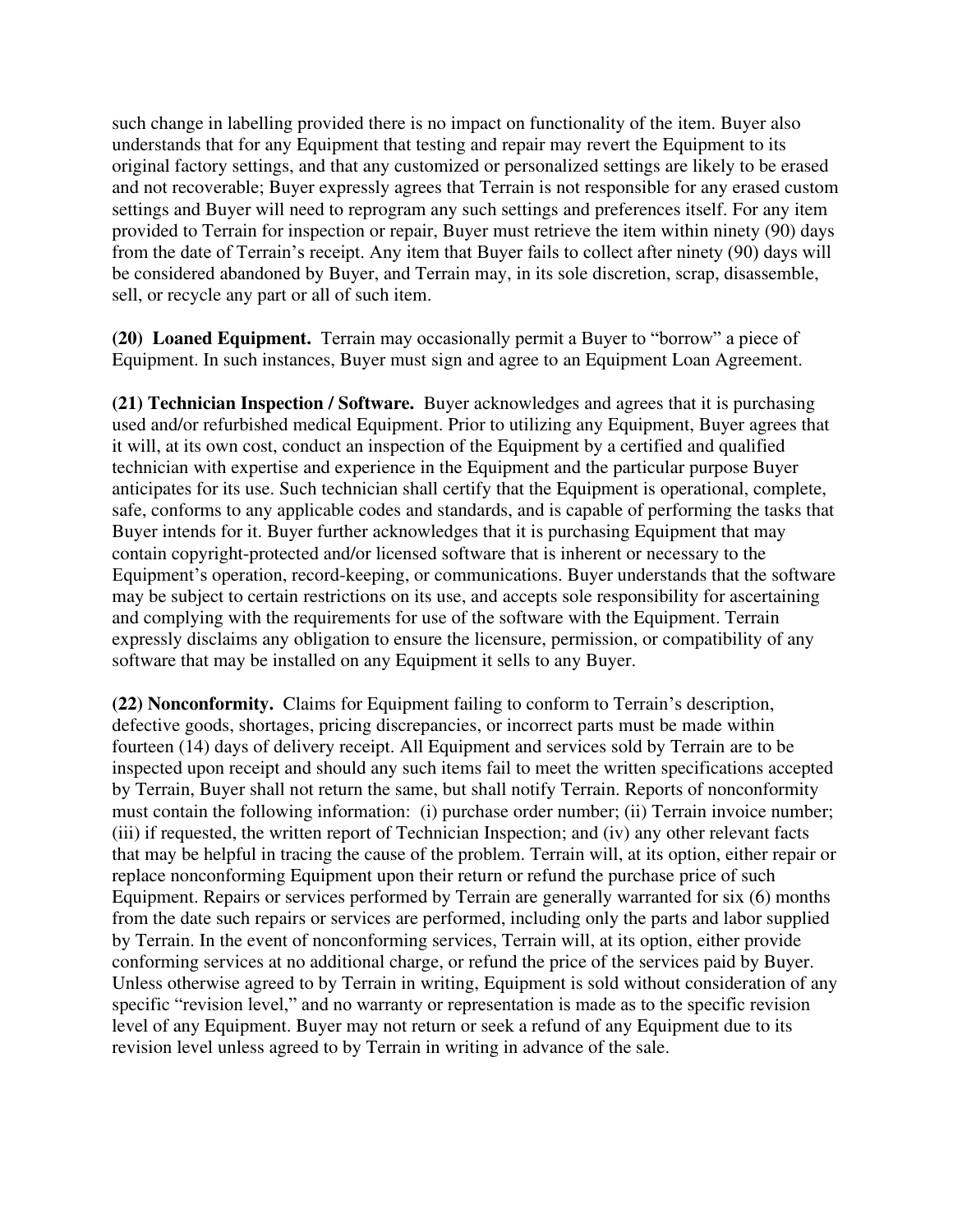**(23) As-Is / No Warranty.** Buyer acknowledges and agrees that, unless otherwise noted on the purchase order or pursuant to platform terms, all Equipment is sold as-is, that it is not new or sold direct from the manufacturer, and that there may be aging, wear and tear, defects, or flaws in materials, workmanship, operation, or design that are not the responsibility of Terrain. Buyer expressly assumes the risk of purchasing and using as-is, previously owned medical Equipment. Buyer agrees that it is purchasing Equipment based solely on its own judgment and disclaims any reliance upon any alleged statements or representations made by Terrain other than its identification of the Equipment. OTHER THAN AS SET FORTH HEREIN, TERRAIN MAKES NO WARRANTIES, EXPRESSED OR IMPLIED, INCLUDING WARRANTIES AS TO THE EQUIPMENT OR SERVICES, MERCHANTABILITY, OR FITNESS FOR ANY PARTICULAR USE OR PURPOSE, AND SHALL NOT BE LIABLE FOR ANY LOSS OR DAMAGE ALLEGED TO ARISE FROM ANY WARRANTY NOT EXPRESSLY SET FORTH AND PERMITTED HEREIN. TERRAIN EXPRESSLY DISCLAIMS ANY WARRANTY FOR ANY DAMAGE RELATED TO SHIPMENT, INSTALLATION, LABOR, OR EQUIPMENT USED IMPROPERLY. Terrain's liability (whether under the theories of breach of contract or warranty, negligence, or strict liability) for any Equipment or services sold shall be limited to repairing or replacing parts found by Terrain to be defective, providing additional services at no cost, or, at Terrain's option, to extending credit for the purchase price of such Equipment or services.

**(24) DISCLAIMER OF DAMAGES.** IN NO EVENT SHALL TERRAIN BE LIABLE FOR INCIDENTAL, CONSEQUENTIAL, EXEMPLARY, OR PUNITIVE DAMAGES ARISING OUT OF OR IN CONNECTION WITH THE EQUIPMENT OR SERVICES PROVIDED BY TERRAIN, INCLUDING, WITHOUT LIMITATION, BREACH OF ANY OBLIGATION IMPOSED ON TERRAIN HEREUNDER, PURSUANT TO PLATFORM TERMS, OR IN CONNECTION WITH ANY SALE OF EQUIPMENT OR SERVICES. CONSEQUENTIAL DAMAGES SHALL INCLUDE, WITHOUT LIMITATION, LOSS OF USE, INCOME OR PROFIT, OR LOSSES SUSTAINED AS THE RESULT OF DELAY, INJURY, (INCLUDING DEATH TO ANY PERSON) OR LOSS OF OR DAMAGE TO PROPERTY (INCLUDING, WITHOUT LIMITATION, PROPERTY HANDLED OR PROCESSED BY THE USE OF THE EQUIPMENT). BUYER SHALL INDEMNIFY TERRAIN AGAINST ALL LIABILITY, COST, OR EXPENSE WHICH MAY BE SUSTAINED BY TERRAIN ON ACCOUNT OF ANY SUCH LOSS, DAMAGE, OR INJURY CAUSED BY OR RELATED TO THE ACTIONS OF BUYER.

**(25) Scheduling.** All orders or contracts are accepted with the understanding that they are subject to Terrain's current distribution schedule, and any government regulations, orders, directives, and restrictions that may be in effect from time to time. Terrain shall not be liable for delays due to circumstances or acts beyond its control including, without limitation, accident, strike or other labor troubles or disputes, flood, fire, war, or Act of God, civil commotion, lack of or inability to obtain labor or materials, embargo, delays in transportation, or because of compliance with any law or other governmental action, requirements, regulations or restrictions.

**(26) Compliance with Law.** Buyer agrees that it is purchasing medical Equipment that may be subject to government codes, regulations, statutes, and restrictions ("Law"). In purchasing such Equipment, Buyer hereby accepts sole responsibility to ascertain and comply with any such